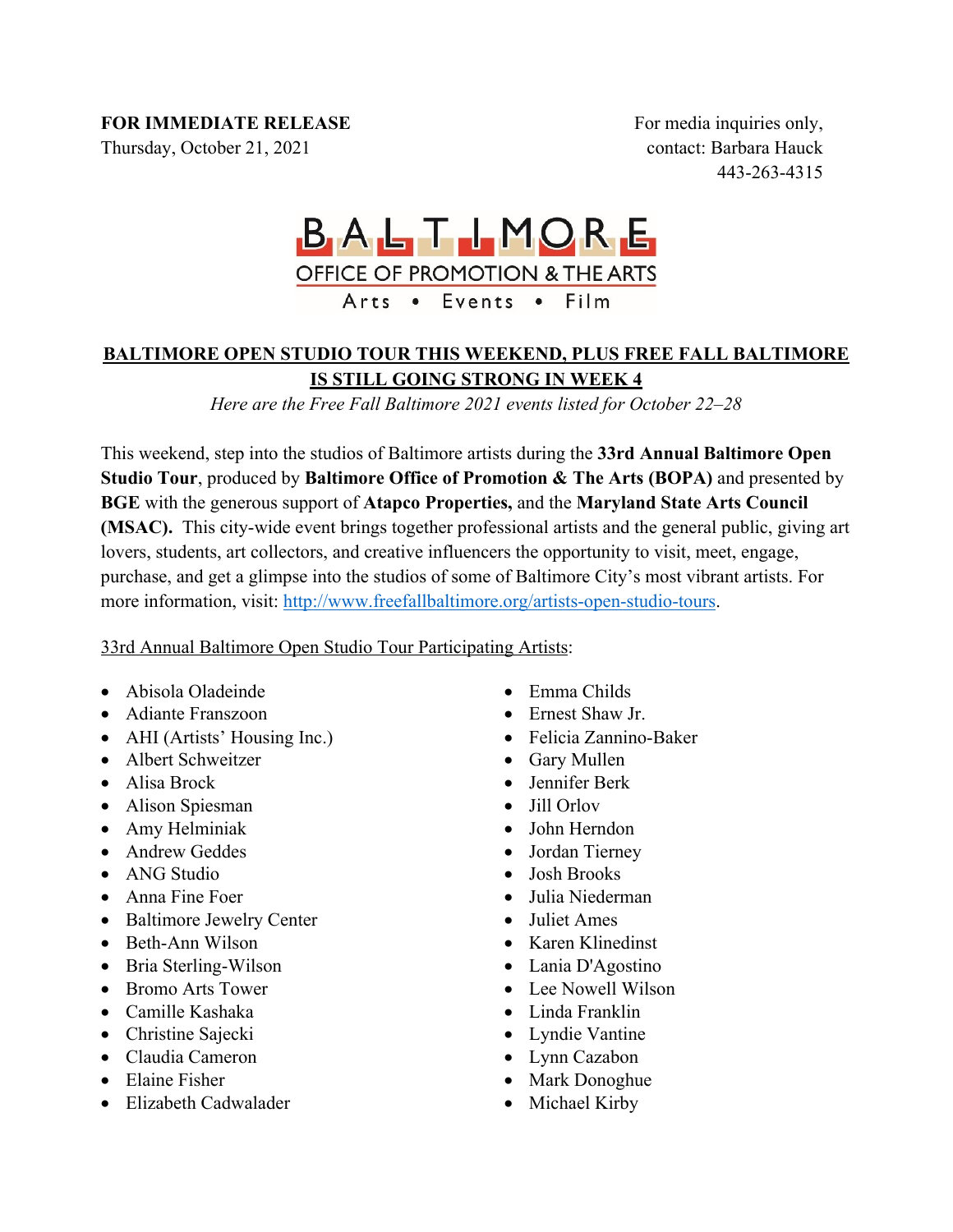- Michel Modell
- Michelle Talibah
- Nancelia Frazier
- Nico Imbraguglio
- Pamela Crockett
- Pamela Kostmayer
- Paul Napoleon
- Peter Butler
- Quentin Moseley
- Ram Brisueno
- Raunjiba Design Center
- Renee Tantillo
- Sandra Sedmak Engel
- Sanzi Kermes
- Sara Dittrich
- Sarah Clough
- School 33
- Scott Brooks
- Scott Tucker
- Scout Roll
- Stephanie Barber
- Stephanie Garmey
- superhamb
- Susan Washington
- Sydney Hopkins
- Taha Heyardi
- Terry Thompson
- The Mill Centre
- Waldorf School of Baltimore
- Will Watson

**Free Fall** continues this week with local podcasts, sustainable fashion, more live concerts, a painting party, scenes from new plays, and more. This year's program is presented by **BGE** with the generous support of **Atapco Properties,** the **Maryland State Arts Council (MSAC),** and **REYKA Vodka**, and produced by **Baltimore Office of Promotion & The Arts (BOPA)**.

# **Free Fall Baltimore Calendar of Events: October 22 – October 28**

*Full schedule and updates available at www.freefallbaltimore.org.*

# **Sustainable Fashion Weekend Baltimore: Meet & Greet Events Preview**

Friday, October 22, 2021 6:00–8:30 p.m. In-Person Event City Arts 2, 1700 Greenmount Ave., Baltimore, MD 21218

Sustainable Fashion Weekend kicks off with a meet & greet and preview of the events. The weekend continues with fashion shows, upcycling workshops, panel discussions, and more. No registration required. More Info.

# **Michele Bowman: Beauty From the Inside Out**

Friday, October 22, 2021 7:00–8:30 p.m. In-Person Event The Jerk Garden at Terra Cafe, 101 E. 25th Street, Baltimore, MD 21218

*Beauty from the Inside Out* is a music therapy session intentionally utilizing interactive music to reduce stress, improve mood, and hold space for self-expression. This event includes listening, interactive singing, playing instruments, and dancing while creating awareness to the energy behind various sounds in music. More Info.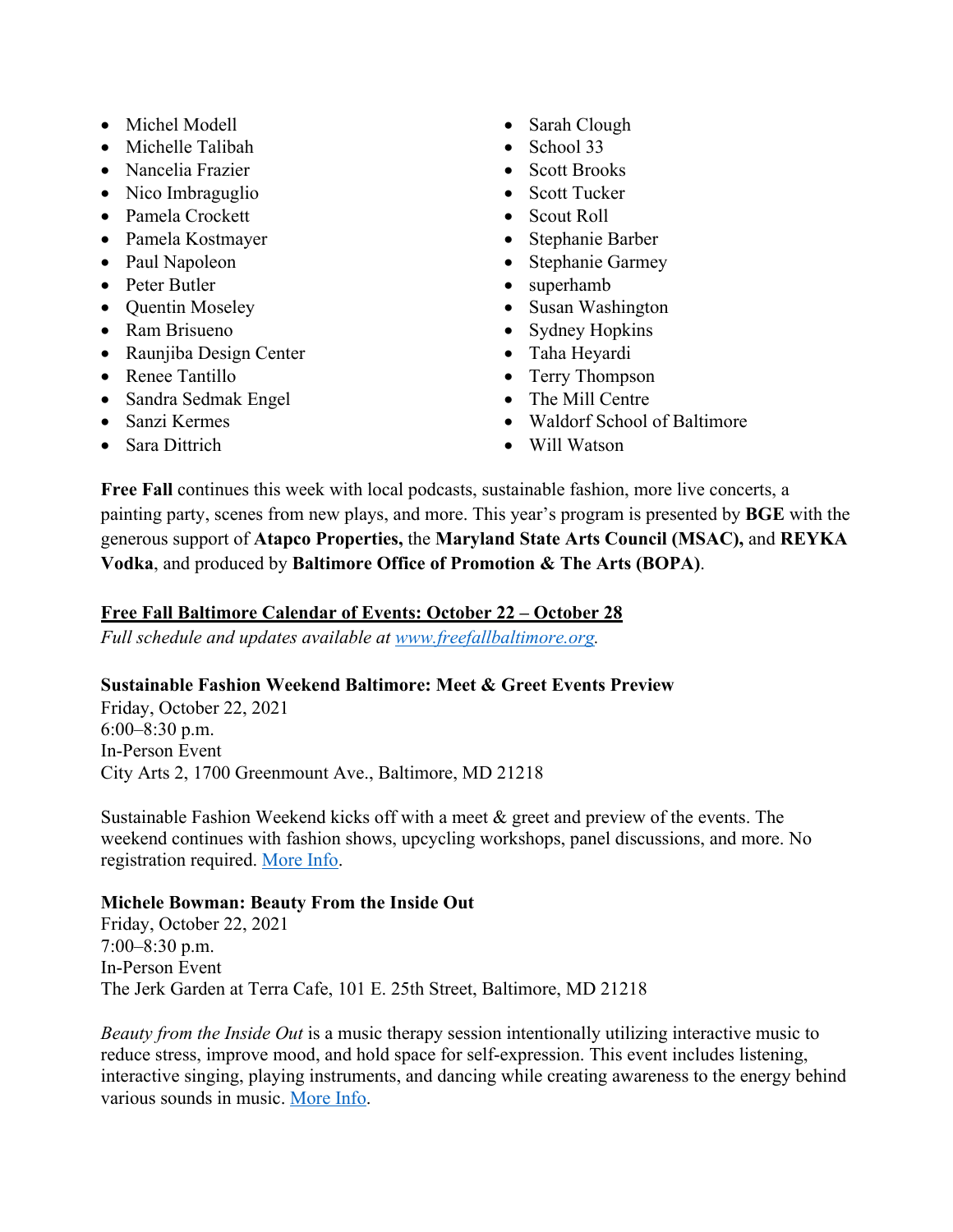#### **Local Color - A Baltimore Podcast: Local Color Live!**

Saturday, October 23, 2021 12:00–2:00 p.m. & 4:00–6:00 p.m. (two shows) In-Person & Virtual Event North Avenue Market, 30 W North Ave., Baltimore, MD 21201

Local Color is a podcast about Baltimore's "local color." Artists, entrepreneurs, business owners, community leaders… anyone who's doing something to tell the story of Baltimore. Join "podcast prince" Jason V as he records a live episode at noon with guest Josh Stokes and another at 4:00 p.m. with guest Ucheoma Uzosike. More Info.

**New Broadway East Community Association: Painting Party at Duncan St. Miracle Garden** Saturday, October 23, 2021  $9:00-11:00$  a.m. In-Person Event Duncan Street Miracle Garden, 1800 N. Duncan Street, Baltimore, MD 21213

The Duncan Street Miracle Garden was created by black waterfront and steel mill workers to raise vegetables for the neighborhood. Come celebrate this history and create beautiful art as we create a beautiful mural on the storage container under the direction of artist Paige Orpin and Master Gardener of the Miracle Garden for the last 30 years, Lewis Sharpe. More Info.

#### **Black Cherry Puppet Theater: Puppets in the Park(ing) Lot**

Sunday, October 24, 2021 3:30 p.m. In-Person Event 1130 Hollins Street, Baltimore, MD 21223

This puppet theatre in Southwest Baltimore is hosting an outdoor puppet performance in the parking lot. Perfect for people of all ages. No registration is required. More Info.

#### **Anima Brass: Free Brass Quintet Concert in the Park**

Sunday, October 24, 2021 4:00 p.m. In-Person Event YNOT Lot, Station North Arts District, 4 W North Ave, Baltimore, MD 21218

Join Anima Brass at the Ynot Lot in Station North Baltimore for a free outdoor concert. Not only will they present a wonderful program full of exciting and new music, but they will also collect donations for the B'More Clubhouse, a non-profit organization that serves adults living with mental illness. No registration required. More Info.

#### **Baltimore Philharmonia Orchestra: A Mosaic of Music**

Sunday, October 24, 2021 3:00–4:00 p.m.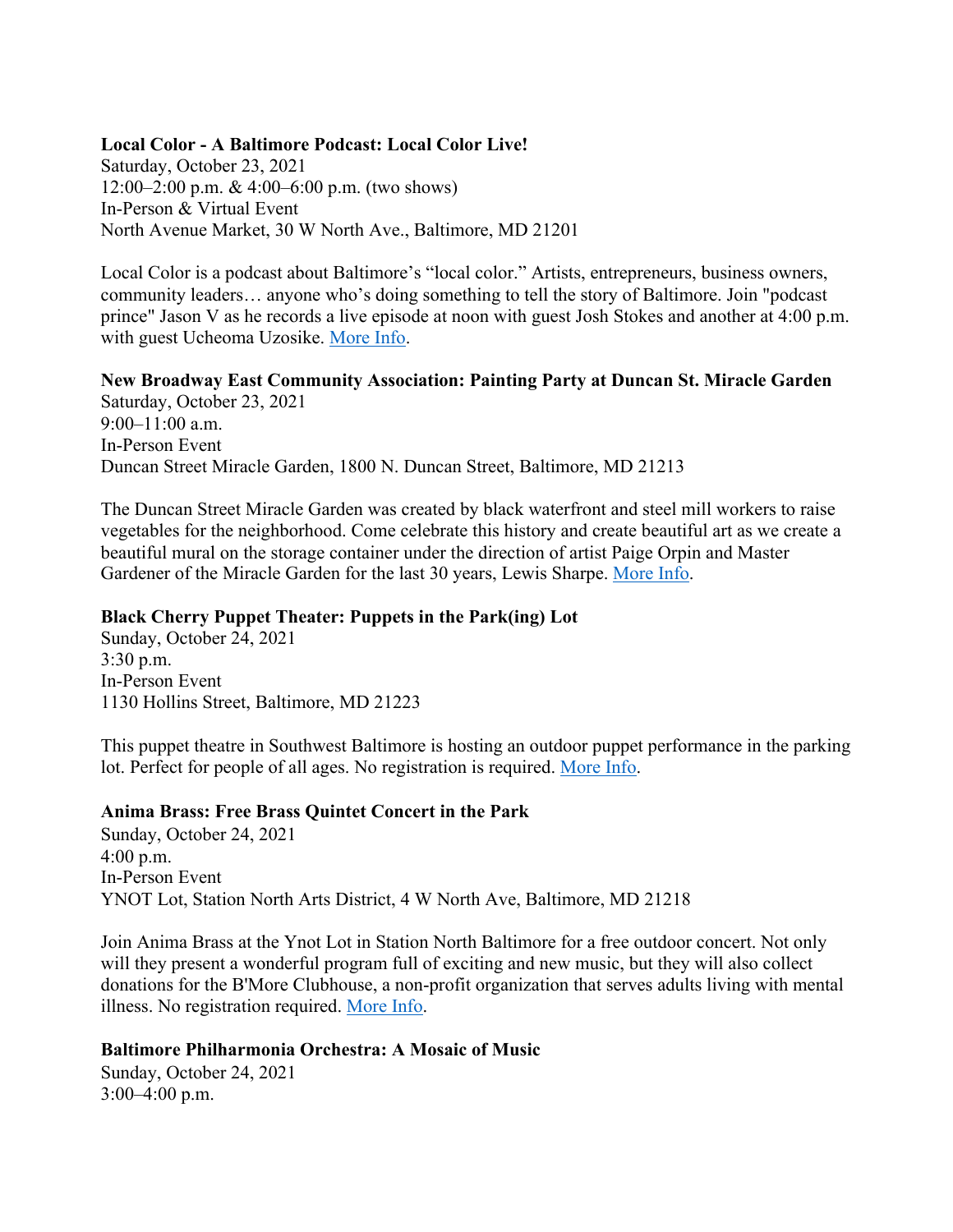In-Person Event St. Matthew Catholic Church, 5401 Loch Raven Blvd., Baltimore, MD 21239

Selections will include pieces by Manuel Ponce, Mozart, Charles Gounod, Charpentier, Handel, Gershwin (Porgy & Bess), and Wagner. More Info.

#### **Dovecote Café: The Nest**

Sunday, October 24, 2021  $4:00-7:00$  p.m. In-Person Event Dovecote Café, 2501 Madison Ave., Baltimore, MD 21217

Enjoy a concert featuring Bobbis rush, Wifty Bangura, MAHA9SHAKTI, and take in an art exhibition featuring local youth artists. More Info.

# **Bach in Baltimore Outreach Concert Series: Rebirth & Remembrance**

Monday, October 25, 2021 7:00 p.m. In-Person & Virtual Event Colombiere Jesuit Community, 5704 Roland Ave., Baltimore, MD 21210

Throughout the season, Bach in Baltimore performs free outreach concerts at a variety of residential living facilities. These concerts are open to the public. Patrons may join at any Outreach Community Concert to enjoy a beautiful and uplifting concert featuring the Bach in Baltimore Choir. More Info.

#### **BMA Violet Hour: Witchcraft & Women Behaving Badly**

Tuesday, October 26, 2021 6:00–7:00 p.m. Virtual Event

This virtual discussion will explore the historical and contemporary perspectives on witchcraft, archetypes of femininity, and their relationship to contemporary culture. The talk will be moderated by Dr. Andaleeb Banta, curator of the current *Women Behaving Badly* exhibit. No registration required. More Info.

**Friends of Wyman Park Dell: October Spooky Tuesdays Family Friendly Movies at the Dell** Tuesday, October 26, 2021 7:00–9:00 p.m. In-Person Event Wyman Park Dell, 2900 N. Charles Street, Baltimore, MD 21218

All are welcome to attend this family-friendly outdoor film screening of *Edward Scissorhands*. Bring your own blanket or chair and arrive at 6:00 p.m. to claim your spot on the hill. The movie starts at 7:00 p.m. No registration required. More Info.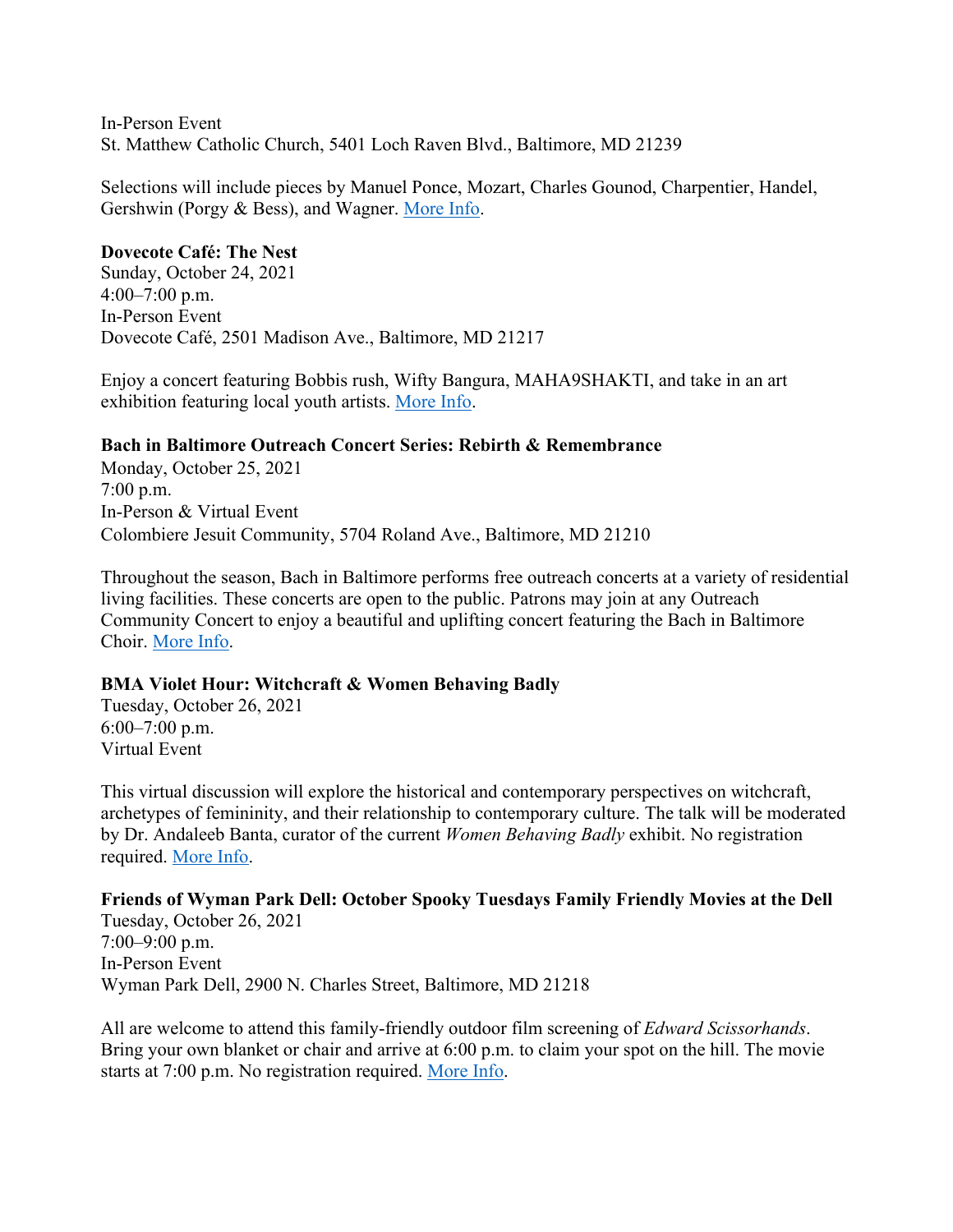# **Ed Hrybyk: Charm City Porch Concerts/Baltimore Pop Up Jazz Jam**

Wednesday, October 27, 2021 6:00–7:00 p.m. In-Person Event 5528 Rusk Avenue, Baltimore, MD 21209

A traveling concert series in Baltimore City featuring a different artist every Wednesday on a neighborhood porch. No registration is required. More Info.

#### **Baltimore Playwrights Festival: In Their Own Words** — **Scenes from New Plays**

Wednesday, October 27, 2021 8:00 p.m. In-Person Event Fells Point Corner Theatre, 251 S. Ann Street, Baltimore, MD 21231

Join the Baltimore Playwrights Festival as directors and actors present scenes from new plays by area playwrights in a book-in-hand staged reading format. The readings will be rehearsed and staged with movement, lighting, props, and costuming. More Info.

#### **Ballet After Dark: Ballet After Dark Holistic Dance Community Classes**

Thursday, October 28, 2021 6:00 p.m. In-Person Event 208 S. Pulaski Street, Baltimore, MD 21223

Ballet After Dark is offering another free trauma-informed holistic dance therapy workshop this week. Thursday's event is an in-person heels workshop. More Info.

#### **Baltimore Theatre Project, Inc.: Opening Night of BrouHaHa**

Thursday, October 28, 2021 8:00 p.m. In-Person Event Theatre Project, 45 W. Preston Street, Baltimore, MD 21201

BrouHaHa is a comedic, existential escapade. In this devised, clown-esque piece, Happenstance Theater's troupe of eccentrics walks the precipice at the end of the world. Their play lights up the darkness like a firecracker. When you check out, enter FF21 in the Promo Code Box. More Info.

#### **Stigma/ta: Portraits by Scout Gibbons Roll at Hooper House Gallery**

Thursday, October 28, 2021 6:00–9:00 p.m. In-Person & Virtual Event Hooper House, 100 E. 23rd St., Baltimore, MD 21218

Scout Gibbons Roll's solo exhibition, located at Hooper House Gallery, explores intersections of cultural Catholicism, self-care, harm reduction, and stigma. Refreshments provided by Ilegal